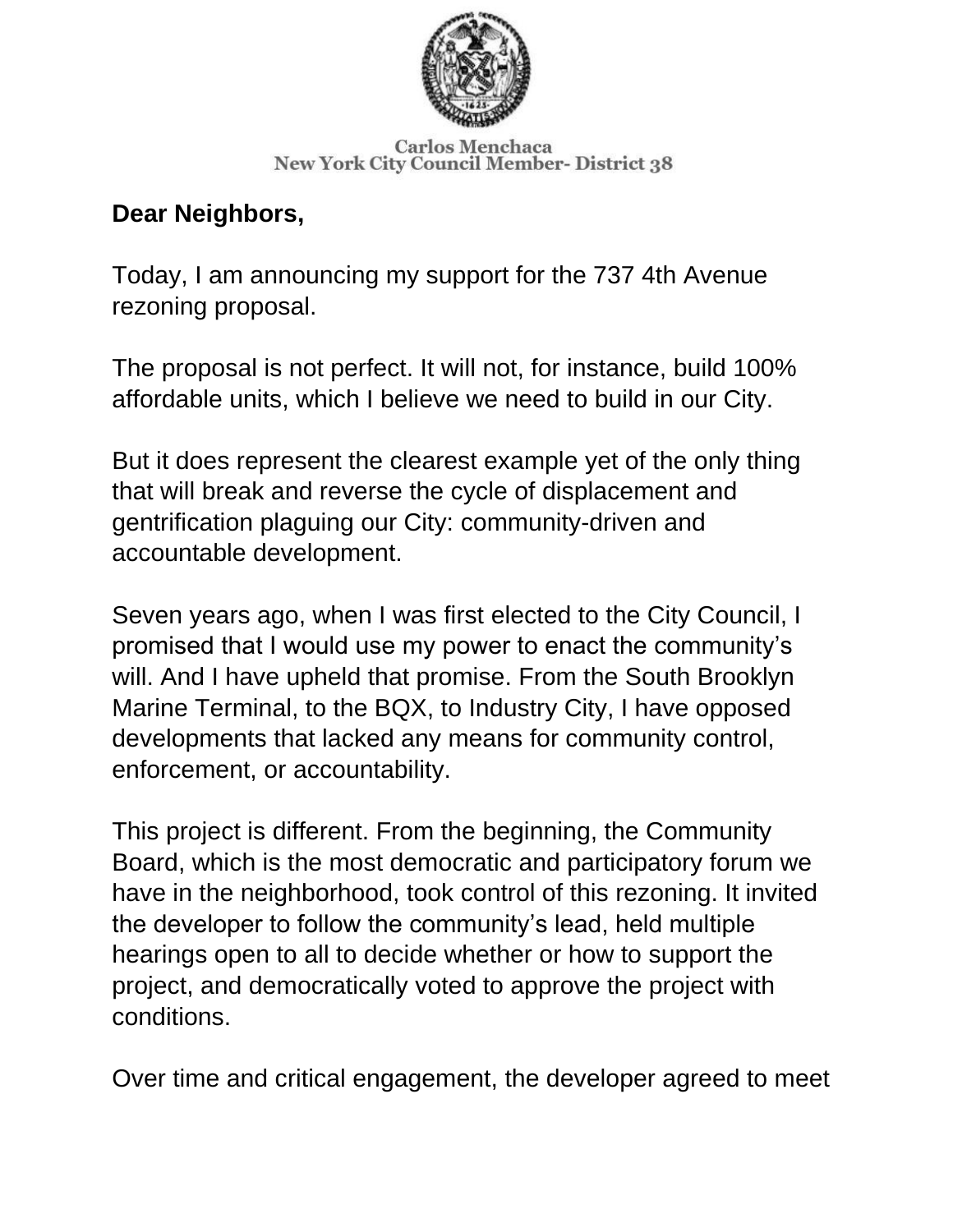all the Board's conditions, then codified them in a binding contract known as a Community Benefits Agreement (CBA).

When the Sunset Park community was considering the Industry City rezoning proposal, I outlined a similar framework that required a community-led process and enforcement mechanism. I opposed Industry City because none of those things happened. The Community Board was also divided on the proposal, meaning there was no clear mandate from the community.

I understand why the Community Board approved this project. The CBA requires the developer to build 33 permanently affordable housing units; reserve a third of its commercial space for local businesses; hire majority local or union workers for all construction and permanent jobs; create 150 bike stations of which a third will be reserved for delivery workers; and grants the MTA a free easement to build an ADA-accessible elevator to the 25th Street R Station.

These requirements also apply regardless of who owns the land. That means the developer cannot turn around, sell this property, and undo these commitments.

If the Community Board had approved the project with no debate, no enforcement, or no accountability mechanism, I would have opposed this project.

Having spent my entire Council tenure supporting the Board to become more inclusive, empowering voices that for years were excluded, and using City Council funding I allocated to aid a body of dedicated volunteers become experts on the City's complex land use system, I know that the Board has the tools and acumen